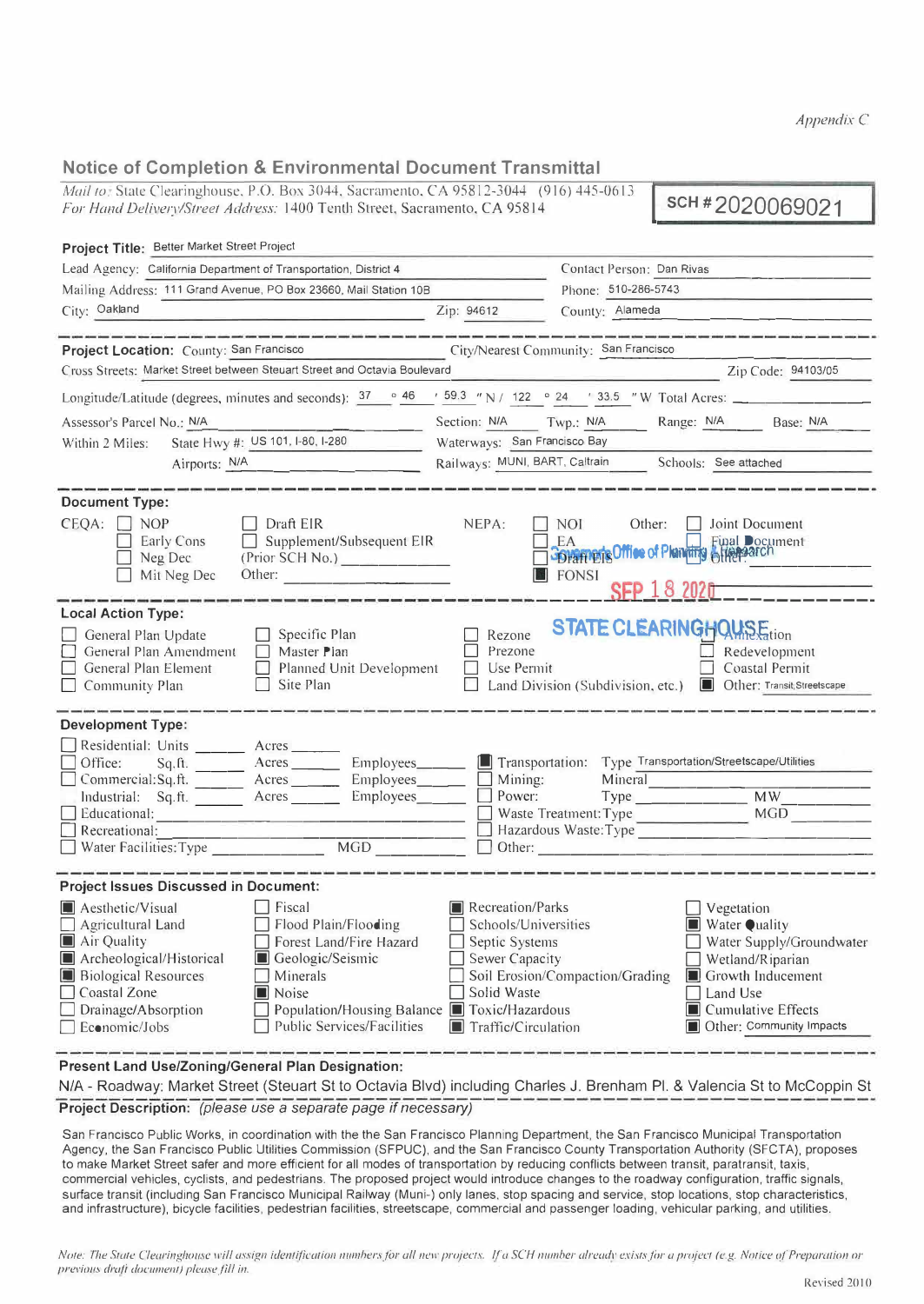# **Reviewing Agencies Checklist**

Lead Agencies may recommend State Clearinghouse distribution by marking agencies below with and "X". lfyou have already sent your document to the agency please denote that with an "S".

| S                                                                                                  | Air Resources Board                                       | S                                                       | Office of Historic Preservation                                |  |  |
|----------------------------------------------------------------------------------------------------|-----------------------------------------------------------|---------------------------------------------------------|----------------------------------------------------------------|--|--|
|                                                                                                    | Boating & Waterways, Department of                        |                                                         | Office of Public School Construction                           |  |  |
|                                                                                                    | California Emergency Management Agency                    |                                                         | Parks & Recreation, Department of                              |  |  |
| ${\bf S}$                                                                                          | California Highway Patrol                                 |                                                         | Pesticide Regulation, Department of                            |  |  |
| $\mathbf S$                                                                                        | Caltrans District # 4                                     | s                                                       | Public Utilities Commission                                    |  |  |
|                                                                                                    | <b>Caltrans Division of Aeronautics</b>                   | S                                                       | Regional WQCB # 2                                              |  |  |
|                                                                                                    | <b>Caltrans Planning</b>                                  | X                                                       | Resources Agency                                               |  |  |
|                                                                                                    | Central Valley Flood Protection Board                     |                                                         | Resources Recycling and Recovery, Department of                |  |  |
|                                                                                                    | Coachella Valley Mtns. Conservancy                        | X.                                                      | S.F. Bay Conservation & Development Comm.                      |  |  |
|                                                                                                    | Coastal Commission                                        |                                                         | San Gabriel & Lower L.A. Rivers & Mtns. Conservancy            |  |  |
|                                                                                                    | Colorado River Board                                      |                                                         | San Joaquin River Conservancy                                  |  |  |
|                                                                                                    | Conservation, Department of                               |                                                         | Santa Monica Mtns. Conservancy                                 |  |  |
|                                                                                                    | Corrections, Department of                                |                                                         | <b>State Lands Commission</b>                                  |  |  |
|                                                                                                    | Delta Protection Commission                               |                                                         | SWRCB: Clean Water Grants                                      |  |  |
|                                                                                                    | Education, Department of                                  |                                                         | $X$ SWRCB: Water Quality                                       |  |  |
|                                                                                                    | <b>Energy Commission</b>                                  |                                                         | <b>SWRCB: Water Rights</b>                                     |  |  |
| S.                                                                                                 | Fish & Game Region # 3                                    |                                                         | Tahoe Regional Planning Agency                                 |  |  |
|                                                                                                    | Food & Agriculture, Department of                         | x.                                                      | Toxic Substances Control, Department of                        |  |  |
|                                                                                                    | Forestry and Fire Protection, Department of               |                                                         | Water Resources, Department of                                 |  |  |
|                                                                                                    | General Services, Department of                           |                                                         |                                                                |  |  |
|                                                                                                    | Health Services, Department of                            | s                                                       | Other: California Integrated Waste Management Board            |  |  |
|                                                                                                    | Housing & Community Development                           | S                                                       | Other: San Francisco County Transportation Authority           |  |  |
| s                                                                                                  | Native American Heritage Commission                       |                                                         |                                                                |  |  |
| Local Public Review Period (to be filled in by lead agency)<br><b>Starting Date</b><br>Ending Date |                                                           |                                                         |                                                                |  |  |
|                                                                                                    |                                                           |                                                         |                                                                |  |  |
|                                                                                                    | Lead Agency (Complete if applicable):                     |                                                         |                                                                |  |  |
| Consulting Firm: ICF                                                                               |                                                           | San Francisco Public Works, Cristina Olea<br>Applicant: |                                                                |  |  |
| Address: 201 Mission Street, Suite 1500                                                            |                                                           | Address: 49 South Van Ness Avenue, Suite 800            |                                                                |  |  |
| City/State/Zip: San Francisco, CA 94105                                                            |                                                           | City/State/Zip: San Francisco, CA 94103                 |                                                                |  |  |
| Contact: Aaron Carter                                                                              |                                                           |                                                         | Phone: 628-271-2454                                            |  |  |
|                                                                                                    | Phone: 415-677-7162                                       |                                                         |                                                                |  |  |
|                                                                                                    | Signature of Lead Agency Representative: Cristina C. Olea |                                                         | Cristina C. Olea<br>Date: 09/14/20<br>202 00 9.14 11: 50 34 00 |  |  |

Authority cited: Section 21083, **Public** Resources Code. Reference: Section 21161, Public Resources Code.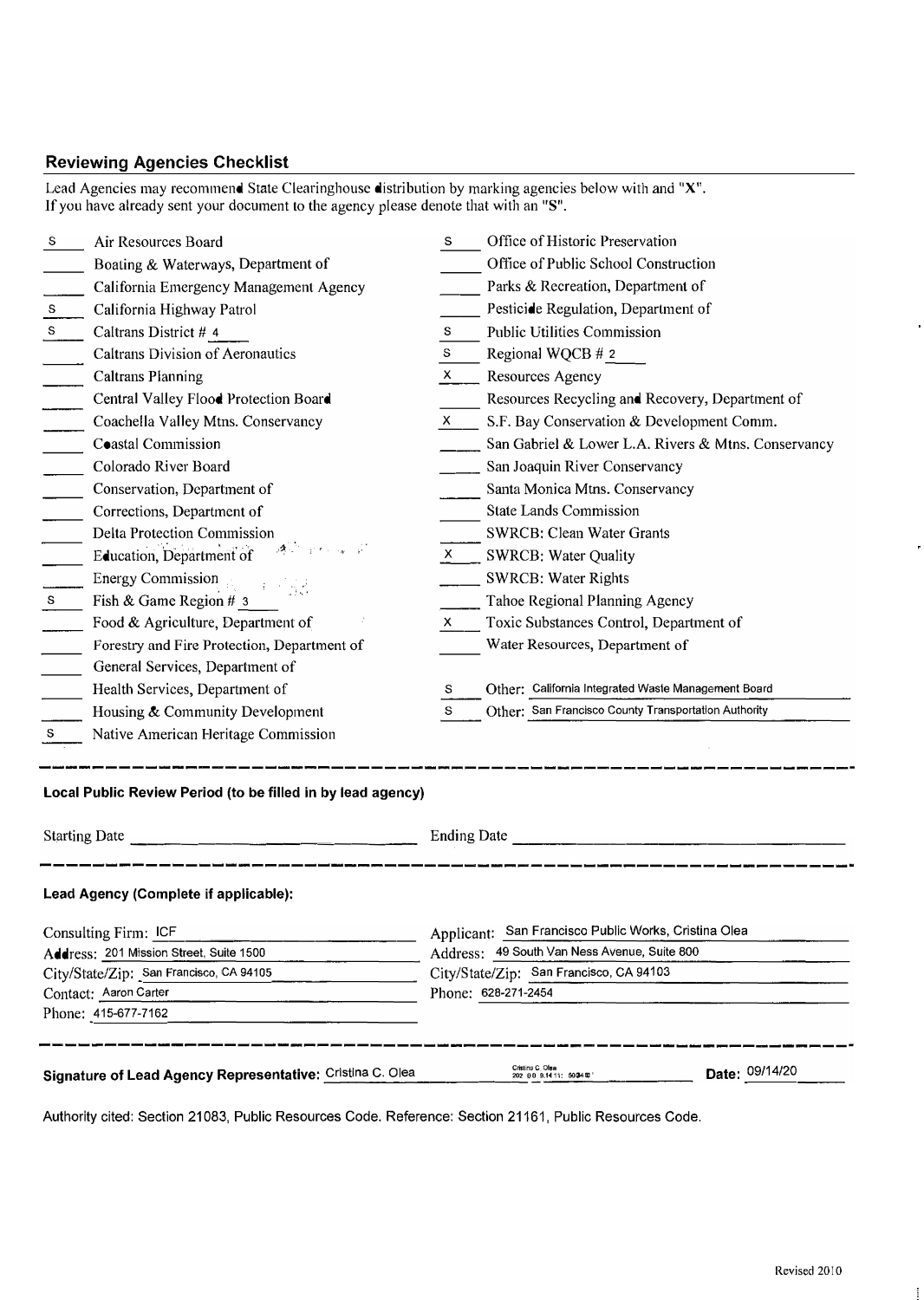### **Notice of Completion & Environmental Document Transmittal Better Market Street Project**

## **Schools within approximately 2 miles of Better Market Street Project:**

Alvarado Elementary School Bryant Early Education / Bryant Elementary Buena Vista/ Horace Mann Carmichael, Bessie Carmichael (6-8 Campus) Carmichael, Bessie Carmichael K-5 Campus/ Early Education Chavez, Cesar Chavez Elementary School / Preschool Chin, John Yehall Chin Elementary School Chinese Education Center Elementary School Chinese Immersion School At Deavila Cobb, Dr. William L. Cobb Elementary School/ Preschool Creative Arts Charter School Downtown High School Edison Charter K-8 Everett Middle School Five Keys Charter Flynn, Leonard Flynn Elementary/ Early Education Francisco Middle School Galileo High School Garfield Elementary/ Early Education Gateway High School / Kipp Sf Bay Academy Gateway Middle School Grattan Elementary/ Early Education Hilltop High Special Services Center International Studies Academy King, Thomas Starr King Elementary/ Preschool Larkin Street Youth Services Academy Lau, Gordon J. Lau Elementary/ Preschool Lick, James Lick Middle School Marina Middle School Marshall Elementary School Mckinley Elementary School Milk, Harvey Milk Elementary School Mission High School Moscone, George Moscone Elementary/ Las Americas Early Education Muir, John Muir Elementary/ Early Education New Traditions Elementary School O'Connell, John O'Connell High School Parker, Jean Parker Out-Of-School (OST)/ Early Education Parks, Rosa Parks Japanese Bilingual Bicultural Program/ Weill, Raphael Weill Early Education Redding Elementary/ Early Education Rodriguez, Zaida T. Rodriguez Early Education School Rooftop (5-8 Mayeda Campus) Rooftop (K-4 Burnett Campus)

San Francisco County Civic Center Secondary School San Francisco International High School Sanchez Elementary School / Preschool Sherman Elementary School Spring Valley Elementary/ Early Education Stockton, Commodore Stockton Early Education School Tenderloin Elementary/ Early Education Tule Elk Park Early Education School Wallenberg, Raoul Wallenberg High School Webster, Daniel Webster Elementary School Webster, Daniel Webster Out-Of-School (OST) Program Wells, Ida B. Wells High School Yick Wo Elementary School Adda Clevenger School Alt School - Alamo Square Alt School - Dogpatch 1 Alt School - Dogpatch 2 Alt School - North Beach Alt School - Potrero Hill Alt School - Soma Alt School - Yerba Buena Bright Horizons - 2Nd St Bright Horizons - Kansas St Bright Horizons - Pacific Gas And Electric Bright Horizons - Pacific Gas And Electric Brightworks Cathedral School For Boys Childrens After School Arts Childrens Day School Chinese American International School Convent Of The Sacred Heart Elementary School Convent Of The Sacred Heart High School Cross Cultural Family Center - Turk Street Center De Marillac Academy Discovery Center School Drew School Ecole Notre Dame Des Victoires Fei Tian Academy Of The Arts California French American International School Fusion Academy San Francisco Golden Bridges School Hamlin School Hearing & Speech Center Of Northern California Hergl School Hillwood Academic Day School Immaculate Conception Academy Jewish Community High School Of The Bay Katherine Michiels School Kids By The Bay Preschool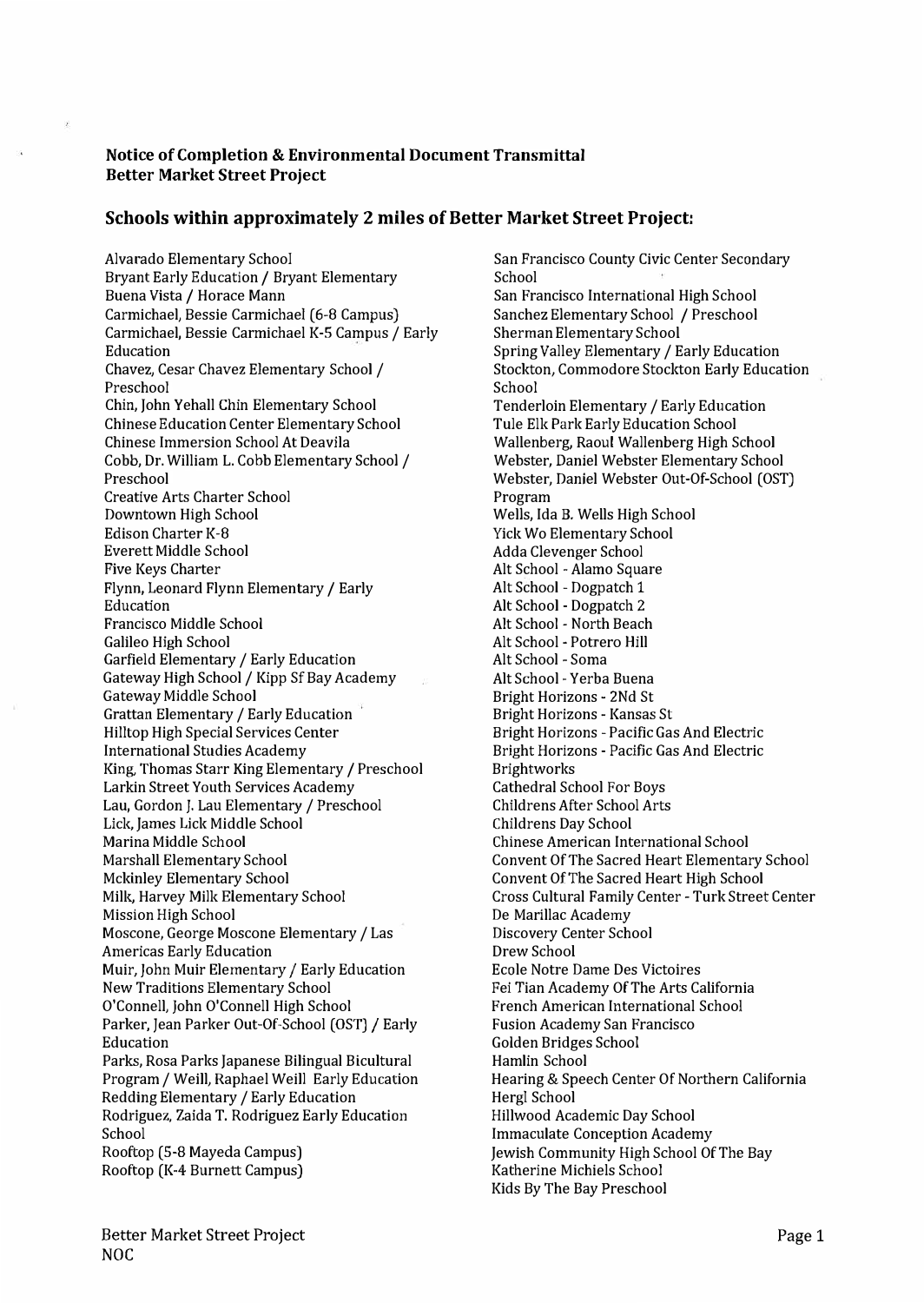#### **Notice of Completion & Environmental Document Transmittal Better Market Street Project**

La Scuola International School Lisa Kampner Hebrew Academy Live Oak School Lycee Francais De San Francisco Marin Preparatory School Meadows-Livingstone School Mission Dolores Academy Moldovan Academy Montessori House Of Children My City School Oakes Childrens Center Presidio Knolls School Proof School Sacred Heart Cathedral Preparatory Saint Anthony - Immaculate Conception School Saint Brigid School Saint Charles School Saint James Catholic School Saint Marys School Saint Pauls Littlest Angel Preparatory Saint Pauls School Saint Peters School Saint Philip School Saint Vincent De Paul School Saints Peter And Paul Elementary School San Francisco City Academy San Francisco Day School San Francisco Expeditionary School San Francisco Friends School San Francisco Public Montessori San Francisco University High School San Francisco Waldorf School Sand Paths Academy Sterne School Stuart Hall For Boys Stuart Hall High School Synergy Elementary School Town School For Boys Urban School Of San Francisco Walden Academy Youth Chance High School Alta Plaza Preschool Buen Dia Family School CS Cbildrens School - Sf City Building Center CS Cbildrens School - State Building Center Calvary Presbyterian Church - Calvary Nursery School Centro Las Olas - Centro De Desarrollo Infantil Chibi Chan Preschool Chinatown Community Childrens Center Chinese American International School Compass Childrens Center Compass Clara House

Cross Cultural Family Center - Bertha E Flemming **Center** Cross Cultural Family Center - Marcus Garvey **Center** Cross Cultural Family Center - Mary Lane Infant And Toddler Center Williams Center Of Hope Eureka Learning Center Family School Friends Of Potrero Hill Preschool Golden Gate Guppies Preschool Grace Cathederal Community Preschool Haight Ashbury Community Nursery School Holy Family Day Home Jewish Community Center San Francisco - Helen Diller Family Preschool Kai Ming Head Start - Battery Center Kai Ming Head Start - North Beach Center Kai Ming Head Start - Saint Luke Center Kai Ming Head Start - Tkl Center (Dr T Kong Lee) La Piccola Scuola ltaliana Preschool Laurel Hill Nursery School Little Childrens Developmental Center Little School **Little Tree Preschool**  Love And Learn Nursery School Mahler, Theresa S. Mahler Early Education School Marin Day School - Congregation Sherith Israel Marin Day School - Fremont St Marin Day School - Hills Plaza Marin Day School - Market Street Marin Day School - San Francisco City Hall Marin Day School - Spear St Marina Childrens Center Milk, Harvey Milk Childrens Center Mission Neighborhood Centers - 24Th St Head Start Montessori School Of The Bay Area Nihonmachi Little Friends -After School Program Nihonmachi Little Friends - Bush St Nihonmachi Little Friends - Sutter St One Fifty Parker *Ave* School Our Victorian Schoolhouse Pacific Primary - Orange Sun School Pacific Primary - Yellow Sun School Peekadoodle Of San Francisco Phoebe A Hearst Learning Center Preschool, The Russian Hill School Saint Luke School (Sis Preschool) Sweet Peas Preschool - East Teaching Tots Preschool Telegraph Hill Neighborhood Center Child Development Preschool